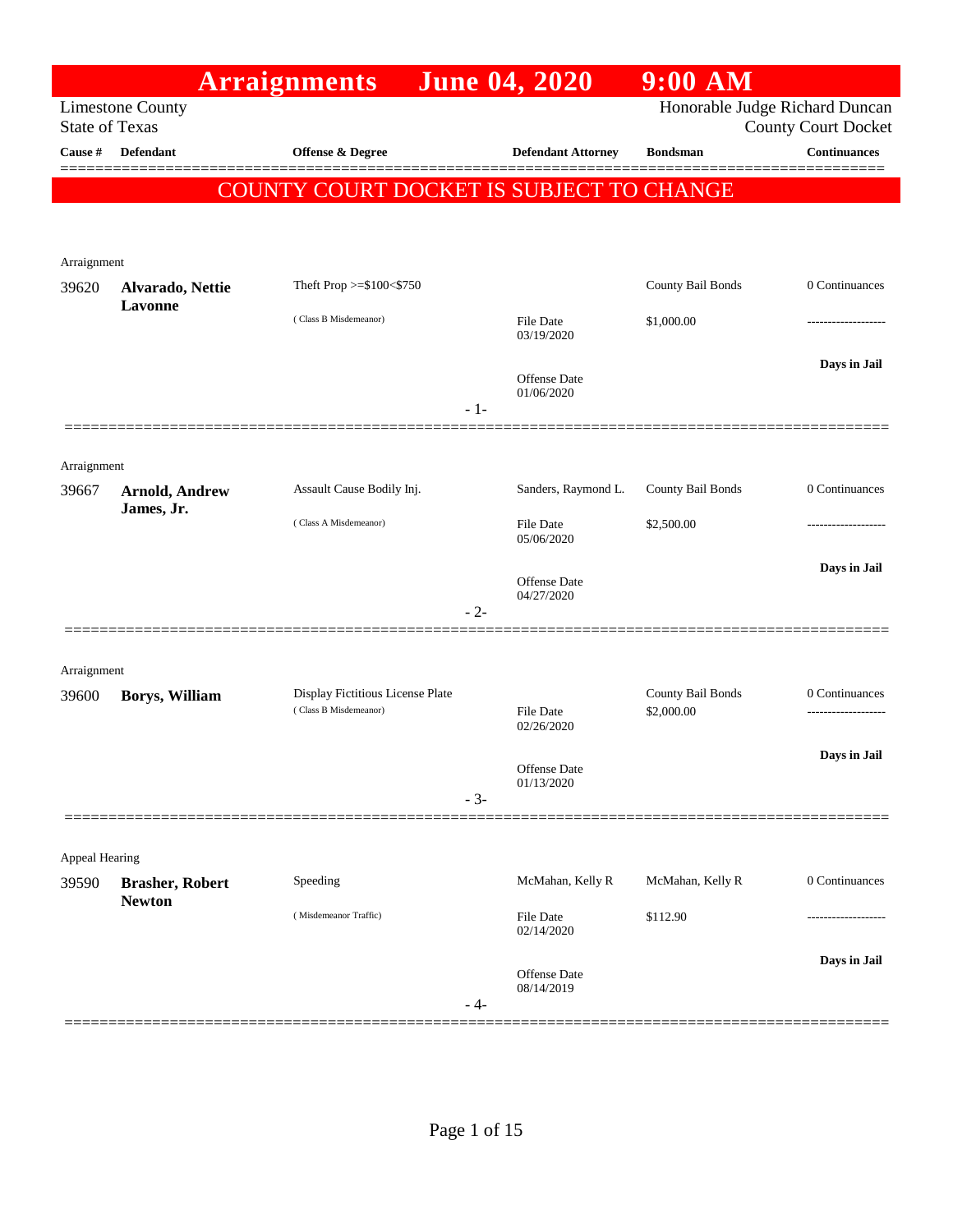|                       |                                       | <b>Arraignments</b>                      |       | <b>June 04, 2020</b>              | $9:00$ AM           |                                                              |
|-----------------------|---------------------------------------|------------------------------------------|-------|-----------------------------------|---------------------|--------------------------------------------------------------|
| <b>State of Texas</b> | <b>Limestone County</b>               |                                          |       |                                   |                     | Honorable Judge Richard Duncan<br><b>County Court Docket</b> |
| Cause #               | <b>Defendant</b>                      | <b>Offense &amp; Degree</b>              |       | <b>Defendant Attorney</b>         | <b>Bondsman</b>     | Continuances                                                 |
|                       |                                       | COUNTY COURT DOCKET IS SUBJECT TO CHANGE |       |                                   |                     |                                                              |
|                       |                                       |                                          |       |                                   |                     |                                                              |
|                       |                                       |                                          |       |                                   |                     |                                                              |
| Arraignment<br>39635  | <b>Brooks, Michael Ray</b>            | <b>Evading Arrest</b>                    |       | Martin, Chris E.                  | Freebird Bail Bonds | 0 Continuances                                               |
|                       |                                       | (Misdemeanor Unassigned)                 |       | <b>File Date</b><br>03/31/2020    | \$7,500.00          | ------------------                                           |
|                       |                                       |                                          |       |                                   |                     | Days in Jail                                                 |
|                       |                                       |                                          |       | <b>Offense Date</b><br>09/20/2019 |                     |                                                              |
|                       |                                       |                                          | $-5-$ |                                   |                     |                                                              |
|                       |                                       |                                          |       |                                   |                     |                                                              |
| Arraignment<br>39623  | <b>Buchanan</b> , Martin              | Criminal Trespass In Habitation/Super    |       |                                   | Martin Buchanan     | 0 Continuances                                               |
|                       | <b>Kalvin</b>                         | Fund Site                                |       |                                   |                     |                                                              |
|                       |                                       | (Class A Misdemeanor)                    |       | <b>File Date</b><br>03/23/2020    | \$2,000.00          |                                                              |
|                       |                                       |                                          |       | <b>Offense</b> Date               |                     | 83 Days in Jail                                              |
|                       |                                       |                                          | $-6-$ | 01/29/2020                        |                     |                                                              |
|                       |                                       |                                          |       |                                   |                     |                                                              |
| Arraignment           |                                       |                                          |       |                                   |                     |                                                              |
| 39678                 | Carnahan, Kristina                    | Driving While Intoxicated                |       | Moore, David E.                   | County Bail Bonds   | 0 Continuances                                               |
|                       | <b>Michelle</b>                       | (Class B Misdemeanor)                    |       | <b>File Date</b>                  | \$2,000.00          |                                                              |
|                       |                                       |                                          |       | 05/19/2020                        |                     |                                                              |
|                       |                                       |                                          |       | Offense Date<br>10/04/2019        |                     | Days in Jail                                                 |
|                       |                                       |                                          | $-7-$ |                                   |                     |                                                              |
|                       |                                       |                                          |       |                                   |                     |                                                              |
| Arraignment           |                                       |                                          |       |                                   |                     |                                                              |
| 39679                 | Carnahan, Kristina<br><b>Michelle</b> | Poss Cs Pg $3 < 28g$                     |       | Moore, David E.                   | County Bail Bonds   | 0 Continuances                                               |
|                       |                                       | (Class A Misdemeanor)                    |       | <b>File Date</b><br>05/19/2020    | \$3,000.00          |                                                              |
|                       |                                       |                                          |       |                                   |                     | Days in Jail                                                 |
|                       |                                       |                                          |       | <b>Offense</b> Date<br>10/04/2019 |                     |                                                              |
|                       |                                       |                                          | $-8-$ |                                   |                     |                                                              |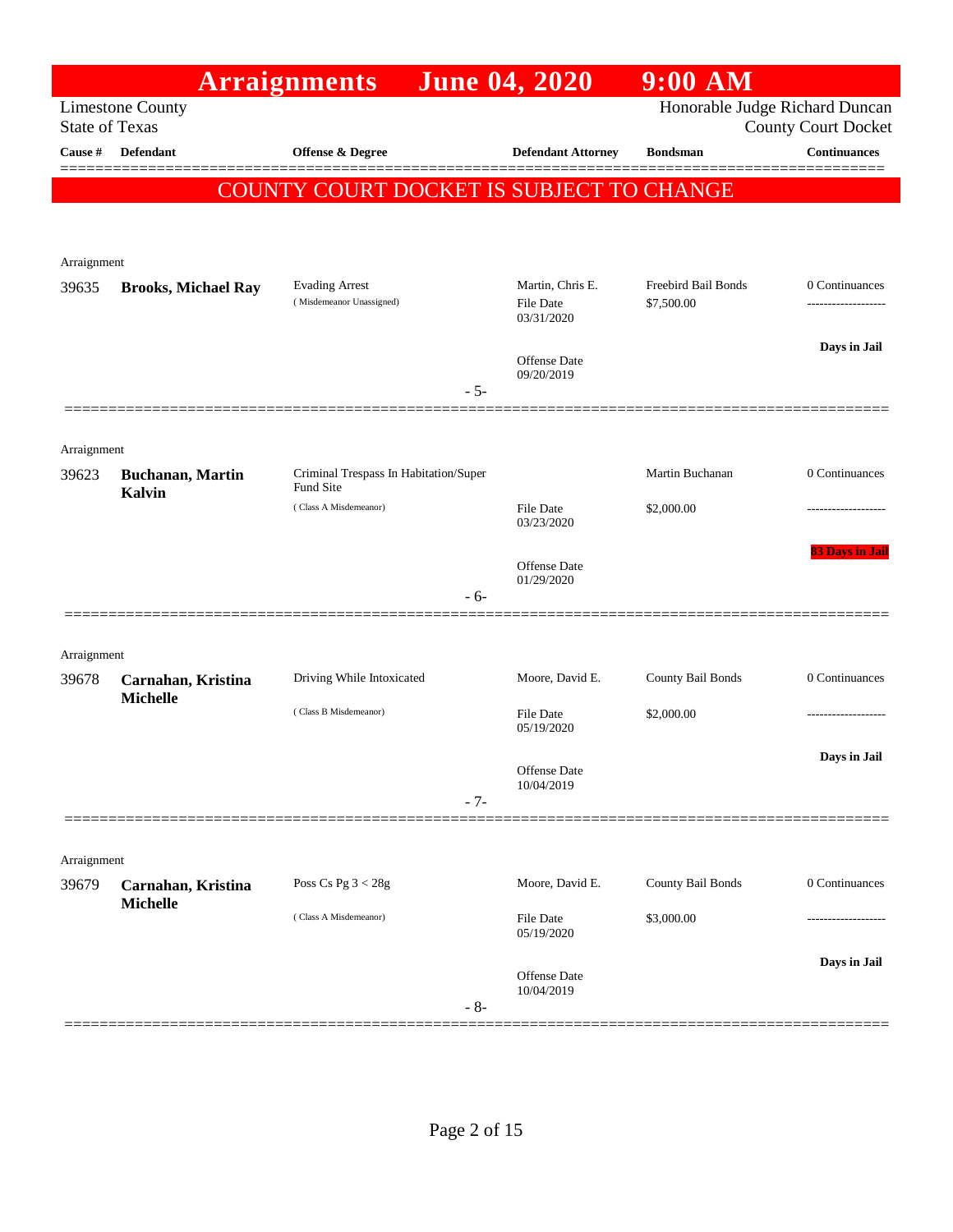|                       |                                         | <b>Arraignments</b>                                    | <b>June 04, 2020</b>                    | $9:00$ AM                       |                            |
|-----------------------|-----------------------------------------|--------------------------------------------------------|-----------------------------------------|---------------------------------|----------------------------|
| <b>State of Texas</b> | <b>Limestone County</b>                 |                                                        |                                         | Honorable Judge Richard Duncan  | <b>County Court Docket</b> |
| Cause #               | Defendant                               | <b>Offense &amp; Degree</b>                            | <b>Defendant Attorney</b>               | <b>Bondsman</b>                 | <b>Continuances</b>        |
|                       |                                         | COUNTY COURT DOCKET IS SUBJECT TO CHANGE               |                                         |                                 |                            |
|                       |                                         |                                                        |                                         |                                 |                            |
| Arraignment           |                                         |                                                        |                                         |                                 |                            |
| 39668                 | <b>Carroll, Ennis Warren</b>            | Driving While Intoxicated 2nd<br>(Class A Misdemeanor) | Reed, Benjie<br>File Date<br>05/08/2020 | Reed, Benjie<br>\$7,500.00      | 0 Continuances             |
|                       |                                         |                                                        | <b>Offense</b> Date<br>02/25/2020       |                                 | Days in Jail               |
|                       |                                         | $-9-$                                                  |                                         |                                 |                            |
| Arraignment           |                                         |                                                        |                                         |                                 |                            |
| 39597                 | <b>Chatham, Nanette</b><br><b>Renee</b> | Driving While Intoxicated/Open Alch<br>Container       | Padian, Joseph J.                       | County Bail Bonds               | 0 Continuances             |
|                       |                                         | (Class B Misdemeanor)                                  | File Date<br>02/25/2020                 | \$2,500.00                      |                            |
|                       |                                         | $-10-$                                                 | Offense Date<br>12/30/2019              |                                 | Days in Jail               |
|                       |                                         |                                                        |                                         |                                 |                            |
| Arraignment           |                                         |                                                        |                                         |                                 |                            |
| 39670                 | Connor, Branisha<br><b>Janice</b>       | Fraud Destroy Removal Concealment<br>Writing           |                                         | Freebird Bail Bonds             | 0 Continuances             |
|                       |                                         | (Class A Misdemeanor)                                  | <b>File Date</b><br>05/13/2020          | \$3,000.00                      |                            |
|                       |                                         |                                                        | Offense Date<br>10/18/2018              |                                 | Days in Jail               |
|                       |                                         | $-11-$                                                 |                                         |                                 |                            |
| Arraignment           |                                         |                                                        |                                         |                                 |                            |
| 39636                 | <b>Corsey, Kevin Earl</b>               | Unl Carrying Weapon<br>(Class A Misdemeanor)           | File Date<br>03/31/2020                 | County Bail Bonds<br>\$4,000.00 | 0 Continuances             |
|                       |                                         |                                                        | <b>Offense</b> Date<br>01/20/2020       |                                 | Days in Jail               |
|                       |                                         | $-12-$                                                 |                                         |                                 |                            |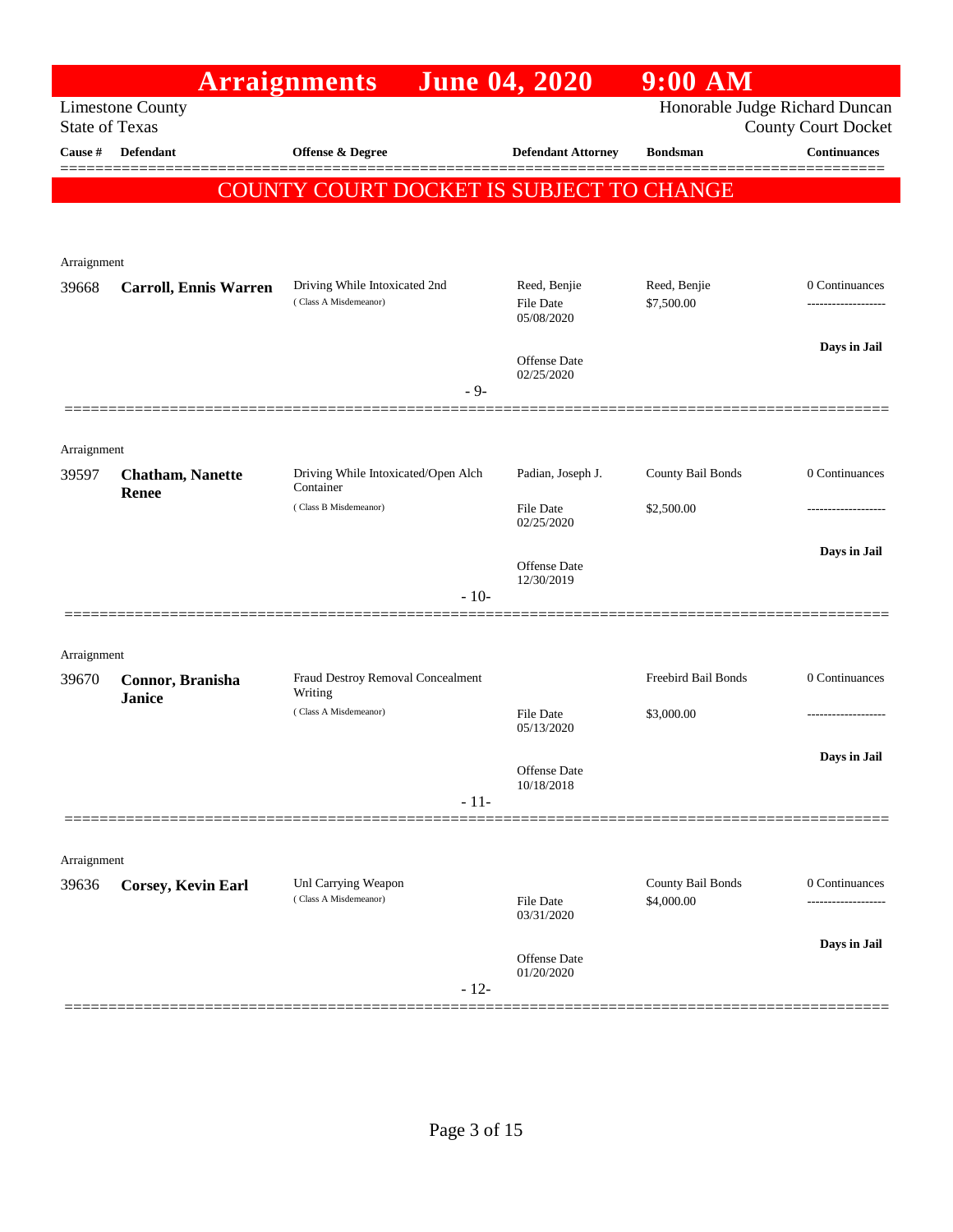|                       |                               | <b>Arraignments</b>                                | <b>June 04, 2020</b>              | $9:00$ AM                      |                                      |
|-----------------------|-------------------------------|----------------------------------------------------|-----------------------------------|--------------------------------|--------------------------------------|
| <b>State of Texas</b> | <b>Limestone County</b>       |                                                    |                                   | Honorable Judge Richard Duncan | <b>County Court Docket</b>           |
| Cause #               | <b>Defendant</b>              | Offense & Degree                                   | <b>Defendant Attorney</b>         | <b>Bondsman</b>                | <b>Continuances</b>                  |
|                       |                               | COUNTY COURT DOCKET IS SUBJECT TO CHANGE           |                                   |                                |                                      |
|                       |                               |                                                    |                                   |                                |                                      |
| Arraignment           |                               |                                                    |                                   |                                |                                      |
| 39672                 | <b>Crane, Cody Paul</b>       | Driving While Intoxicated                          |                                   | County Bail Bonds              | 0 Continuances                       |
|                       |                               | (Class B Misdemeanor)                              | File Date<br>05/13/2020           | \$2,500.00                     |                                      |
|                       |                               |                                                    |                                   |                                | Days in Jail                         |
|                       |                               |                                                    | <b>Offense Date</b><br>04/19/2020 |                                |                                      |
|                       |                               | $-13-$                                             |                                   |                                |                                      |
| Arraignment           |                               |                                                    |                                   |                                |                                      |
| 39631                 | <b>Estridge, Joey Michael</b> | Assault Cause Bodily Inj.<br>(Class A Misdemeanor) | Burkeen, Daniel                   | Personal Bond                  | 0 Continuances                       |
|                       |                               |                                                    | File Date<br>03/31/2020           | \$3,000.00                     |                                      |
|                       |                               |                                                    | <b>Offense Date</b>               |                                | Days in Jail                         |
|                       |                               | $-14-$                                             | 02/07/2020                        |                                |                                      |
|                       |                               |                                                    |                                   |                                |                                      |
| Arraignment           |                               |                                                    |                                   |                                |                                      |
| 39632                 | <b>Estridge, Joey Michael</b> | Assault Cause Bodily Inj.<br>(Class A Misdemeanor) | Burkeen, Daniel<br>File Date      | Personal Bond<br>\$3,000.00    | 0 Continuances<br>------------------ |
|                       |                               |                                                    | 03/31/2020                        |                                |                                      |
|                       |                               |                                                    | Offense Date                      |                                | Days in Jail                         |
|                       |                               | $-15-$                                             | 02/07/2020                        |                                |                                      |
|                       |                               |                                                    |                                   |                                |                                      |
| Arraignment           |                               |                                                    |                                   |                                |                                      |
| 39645                 | <b>Ferguson, Dustin Clay</b>  | Assault Causes Bodily Injury Family<br>Member      | Reed, Justin                      | Reed, Justin                   | 0 Continuances                       |
|                       |                               | (Class A Misdemeanor)                              | File Date<br>04/09/2020           | \$3,000.00                     |                                      |
|                       |                               |                                                    |                                   |                                | Days in Jail                         |
|                       |                               |                                                    | <b>Offense Date</b><br>01/29/2020 |                                |                                      |
|                       |                               | $-16-$                                             |                                   |                                |                                      |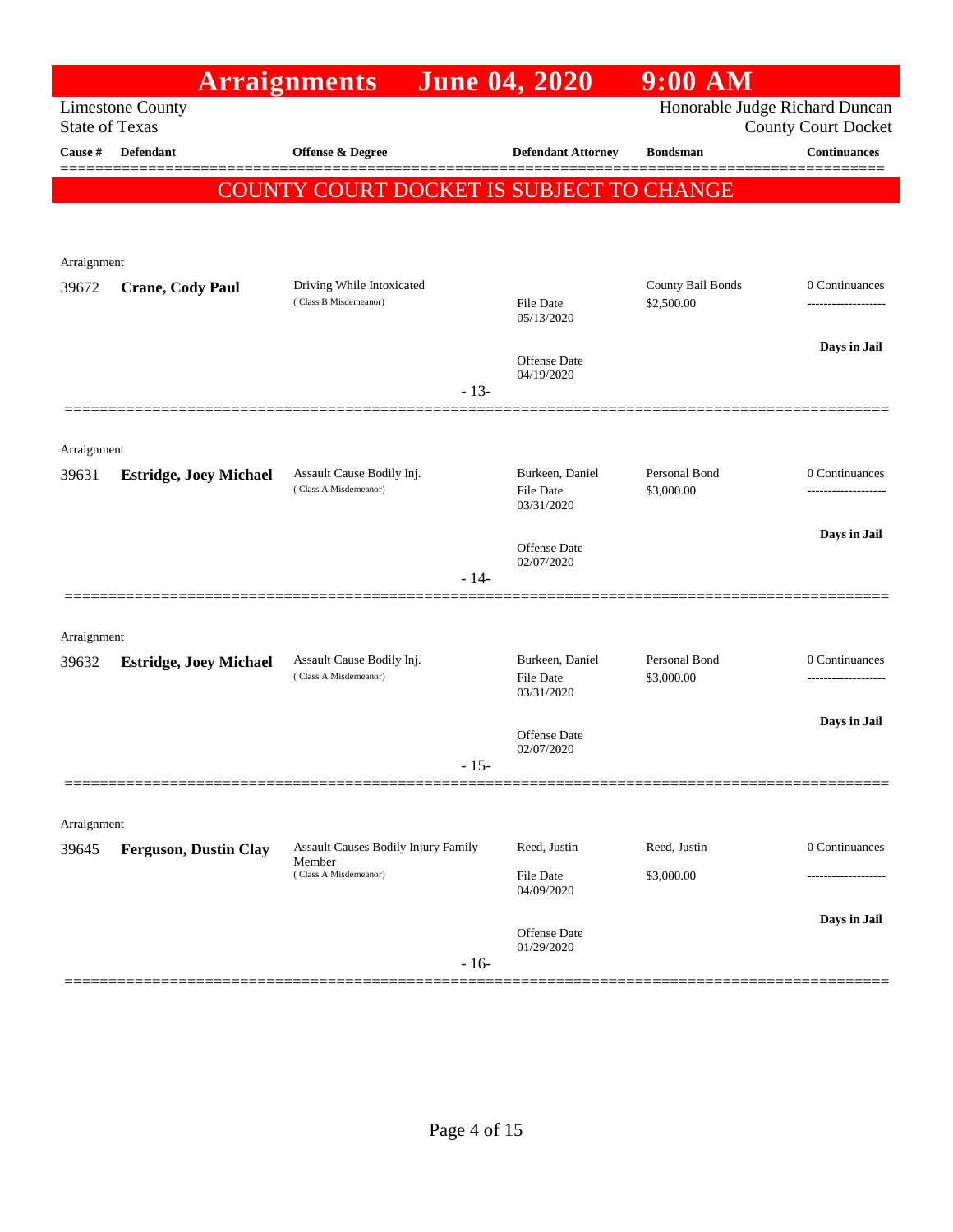|                       |                         | <b>Arraignments</b>                             |        | <b>June 04, 2020</b>       | $9:00$ AM         |                                                              |
|-----------------------|-------------------------|-------------------------------------------------|--------|----------------------------|-------------------|--------------------------------------------------------------|
| <b>State of Texas</b> | <b>Limestone County</b> |                                                 |        |                            |                   | Honorable Judge Richard Duncan<br><b>County Court Docket</b> |
| Cause #               | <b>Defendant</b>        | Offense & Degree                                |        | <b>Defendant Attorney</b>  | <b>Bondsman</b>   | Continuances                                                 |
|                       |                         | <b>COUNTY COURT DOCKET IS SUBJECT TO CHANGE</b> |        |                            |                   |                                                              |
|                       |                         |                                                 |        |                            |                   |                                                              |
| Arraignment           |                         |                                                 |        |                            |                   |                                                              |
| 39673                 | <b>Gallegos, Ruben</b>  | Driving W/Lic Inv W/Prev                        |        |                            | County Bail Bonds | 0 Continuances                                               |
|                       | Heredia                 | Conv/Susp/W/O Fin Res<br>(Class B Misdemeanor)  |        | File Date<br>05/18/2020    | \$2,000.00        |                                                              |
|                       |                         |                                                 |        | Offense Date<br>02/21/2020 |                   | Days in Jail                                                 |
|                       |                         |                                                 | $-17-$ |                            |                   |                                                              |
|                       |                         |                                                 |        |                            |                   |                                                              |
| Arraignment<br>39613  | Garcia, Carlos          | Resist Arrest Search Or Transport               |        | Reed, Stephen M.           | Personal Bond     | 0 Continuances                                               |
|                       |                         | (Class A Misdemeanor)                           |        | File Date<br>03/19/2020    | \$2,000.00        |                                                              |
|                       |                         |                                                 |        | <b>Offense Date</b>        |                   | <b>57 Days in Jail</b>                                       |
|                       |                         |                                                 | $-18-$ | 01/14/2020                 |                   |                                                              |
|                       |                         |                                                 |        |                            |                   |                                                              |
| Arraignment<br>39614  | Garcia, Carlos          | <b>Evading Arrest Detention</b>                 |        | Reed, Stephen M.           | Personal Bond     | 0 Continuances                                               |
|                       |                         | (Class A Misdemeanor)                           |        | File Date<br>03/19/2020    | \$2,000.00        |                                                              |
|                       |                         |                                                 |        | Offense Date<br>01/14/2020 |                   | <b>57 Days in Jail</b>                                       |
|                       |                         |                                                 | $-19-$ |                            |                   |                                                              |
|                       |                         |                                                 |        |                            |                   |                                                              |
| Arraignment<br>39615  | Garcia, Carlos          | Fail To Identify Giving False/Ficitious         |        | Reed, Stephen M.           | Personal Bond     | 0 Continuances                                               |
|                       |                         | Info<br>(Class B Misdemeanor)                   |        | File Date                  | \$2,000.00        |                                                              |
|                       |                         |                                                 |        | 03/19/2020                 |                   |                                                              |
|                       |                         |                                                 |        | Offense Date<br>01/14/2020 |                   | 57 Days in Jail                                              |
|                       |                         |                                                 | $-20-$ |                            |                   |                                                              |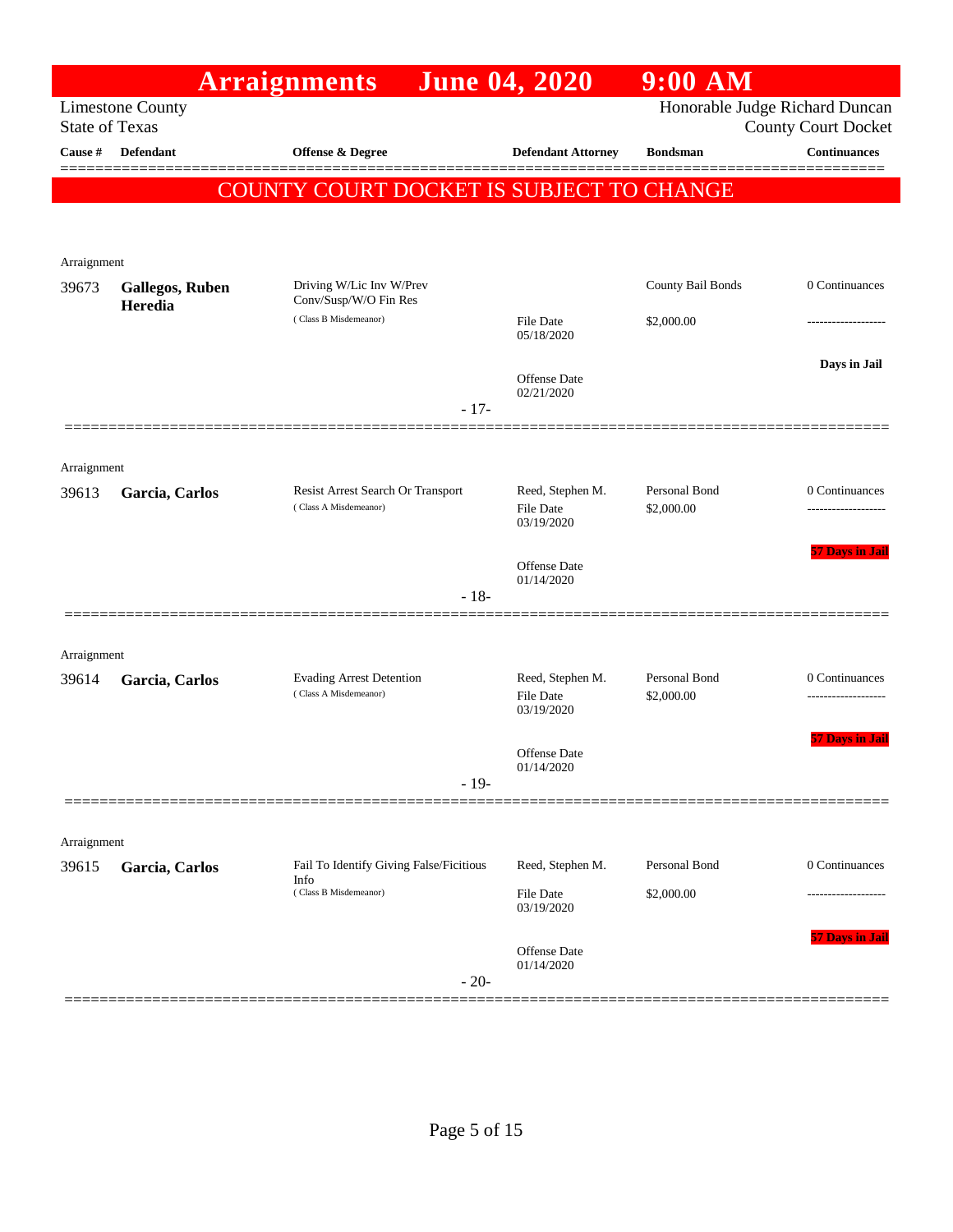|                       |                          | <b>Arraignments</b>                                           | <b>June 04, 2020</b>                              | $9:00$ AM                       |                            |
|-----------------------|--------------------------|---------------------------------------------------------------|---------------------------------------------------|---------------------------------|----------------------------|
| <b>State of Texas</b> | <b>Limestone County</b>  |                                                               |                                                   | Honorable Judge Richard Duncan  | <b>County Court Docket</b> |
| Cause #               | <b>Defendant</b>         | <b>Offense &amp; Degree</b>                                   | <b>Defendant Attorney</b>                         | <b>Bondsman</b>                 | <b>Continuances</b>        |
|                       |                          |                                                               |                                                   |                                 |                            |
|                       |                          | COUNTY COURT DOCKET IS SUBJECT TO CHANGE                      |                                                   |                                 |                            |
|                       |                          |                                                               |                                                   |                                 |                            |
| Arraignment           |                          |                                                               |                                                   |                                 |                            |
| 39616                 | Garcia, Carlos           | Theft Prop $<$ 100 $<$ 750 Enh Iat<br>(Class A Misdemeanor)   | Reed, Stephen M.<br>File Date<br>03/19/2020       | Personal Bond<br>\$2,500.00     | 0 Continuances             |
|                       |                          | $-21-$                                                        | Offense Date<br>01/13/2020                        |                                 | <b>57 Days in Jail</b>     |
|                       |                          |                                                               |                                                   |                                 |                            |
| Arraignment           |                          |                                                               |                                                   |                                 |                            |
| 39641                 | Gomez, Linda             | Duty On Striking Fixture/Hwy                                  | Moore, David E.                                   |                                 | 0 Continuances             |
|                       |                          | Landscape $>=$ \$200<br>(Class B Misdemeanor)                 | <b>File Date</b><br>04/03/2020                    |                                 |                            |
|                       |                          |                                                               |                                                   |                                 | Days in Jail               |
|                       |                          |                                                               | Offense Date<br>03/12/2020                        |                                 |                            |
|                       |                          | $-22-$                                                        |                                                   |                                 |                            |
|                       |                          |                                                               |                                                   |                                 |                            |
| Arraignment           |                          |                                                               |                                                   |                                 |                            |
| 39642                 | Gomez, Linda             | Driving While Intoxicated Bac >=0.15<br>(Class A Misdemeanor) | Moore, David E.<br><b>File Date</b><br>04/03/2020 | County Bail Bonds<br>\$2,000.00 | 0 Continuances             |
|                       |                          |                                                               | Offense Date<br>03/12/2020                        |                                 | Days in Jail               |
|                       |                          | $-23-$                                                        |                                                   |                                 |                            |
|                       |                          |                                                               |                                                   |                                 |                            |
| Arraignment           |                          | Driving While Intoxicated                                     |                                                   | County Bail Bonds               | 0 Continuances             |
| 39677                 | <b>Gray, Toby Dwayne</b> | (Class B Misdemeanor)                                         | File Date<br>05/19/2020                           | \$2,000.00                      |                            |
|                       |                          | $-24-$                                                        | Offense Date<br>01/31/2020                        |                                 | Days in Jail               |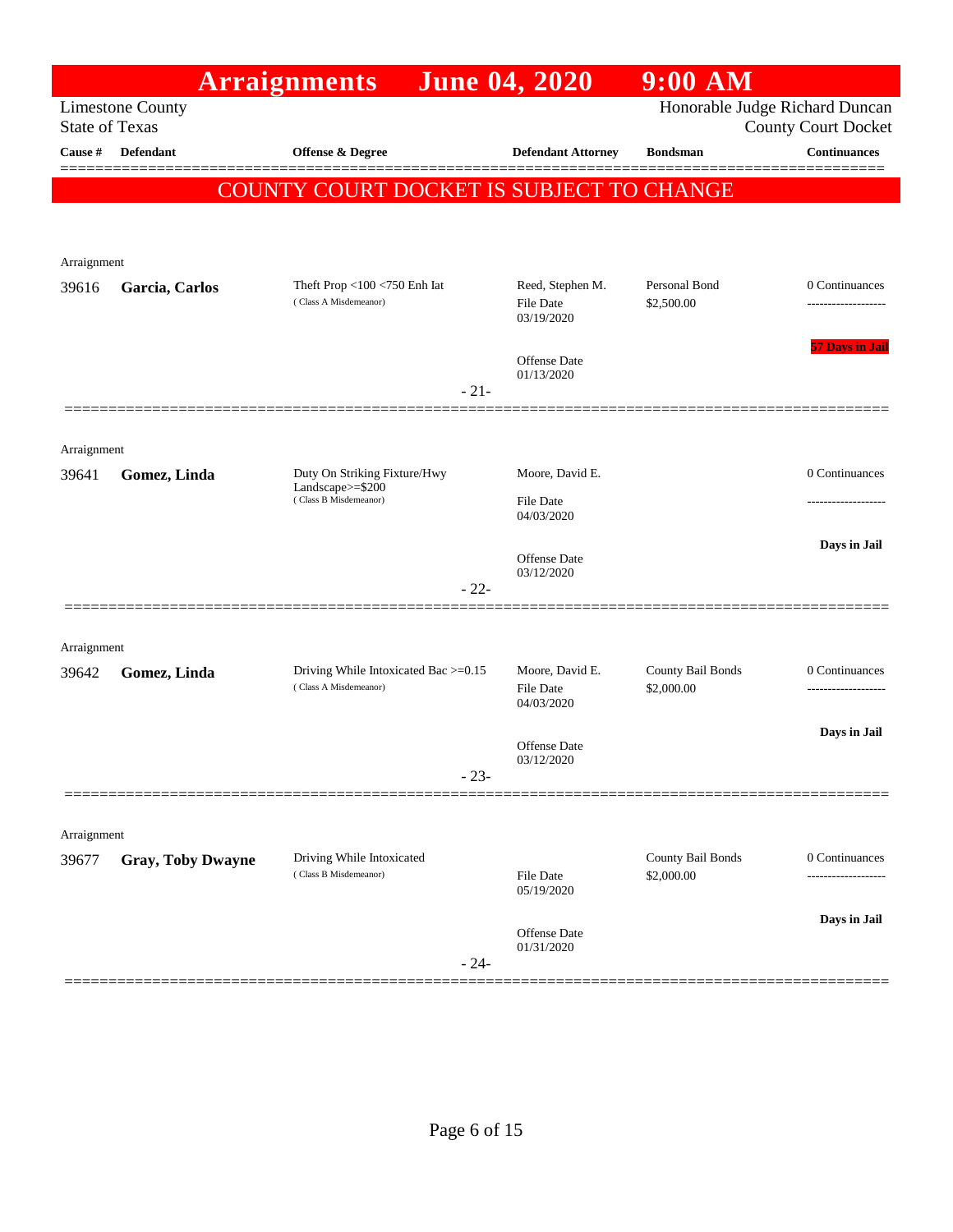|                                |                            | <b>Arraignments</b>                                |        | <b>June 04, 2020</b>              | $9:00$ AM                       |                                     |
|--------------------------------|----------------------------|----------------------------------------------------|--------|-----------------------------------|---------------------------------|-------------------------------------|
| <b>State of Texas</b>          | <b>Limestone County</b>    |                                                    |        |                                   | Honorable Judge Richard Duncan  | <b>County Court Docket</b>          |
| Cause #                        | <b>Defendant</b>           | <b>Offense &amp; Degree</b>                        |        | <b>Defendant Attorney</b>         | <b>Bondsman</b>                 | <b>Continuances</b>                 |
|                                |                            | COUNTY COURT DOCKET IS SUBJECT TO CHANGE           |        |                                   |                                 |                                     |
|                                |                            |                                                    |        |                                   |                                 |                                     |
| Arraignment                    |                            |                                                    |        |                                   |                                 |                                     |
| 39618                          | <b>Guest, Andrew Chase</b> | <b>Unlawful Restraint</b><br>(Class A Misdemeanor) |        | <b>File Date</b>                  | County Bail Bonds<br>\$3,000.00 | 0 Continuances<br>----------------- |
|                                |                            |                                                    |        | 03/19/2020                        |                                 |                                     |
|                                |                            |                                                    |        | <b>Offense Date</b><br>02/16/2020 |                                 | Days in Jail                        |
|                                |                            |                                                    | $-25-$ |                                   |                                 |                                     |
|                                |                            |                                                    |        |                                   |                                 |                                     |
| <b>Review Hearing</b><br>38564 | <b>Hamilton</b> , Jeremy   | Driving W/Lic Inv W/Prev                           |        |                                   | Chase Chapman's Bail            | 0 Continuances                      |
|                                | <b>Scott</b>               | Conv/Susp/W/O Fin Res<br>(Class B Misdemeanor)     |        | <b>File Date</b>                  | <b>Bonds</b><br>\$2,000.00      |                                     |
|                                |                            |                                                    |        | 07/10/2017                        |                                 |                                     |
|                                |                            |                                                    |        | <b>Offense Date</b><br>05/16/2017 |                                 | Days in Jail                        |
|                                |                            |                                                    | $-26-$ |                                   |                                 |                                     |
|                                |                            |                                                    |        |                                   |                                 |                                     |
| Arraignment<br>39624           | Hobbs, Jerome              | Assault Causes Bodily Injury Family                |        |                                   | County Bail Bonds               | 0 Continuances                      |
|                                | Danyell, Jr.               | Member<br>(Class A Misdemeanor)                    |        | <b>File Date</b>                  | \$3,000.00                      | ----------------                    |
|                                |                            |                                                    |        | 03/23/2020                        |                                 |                                     |
|                                |                            |                                                    |        | Offense Date<br>02/08/2020        |                                 | Days in Jail                        |
|                                |                            |                                                    | $-27-$ |                                   |                                 |                                     |
|                                |                            |                                                    |        |                                   |                                 |                                     |
| Arraignment<br>39655           | Ingram, Joshua David       | Driving While Intoxicated                          |        | Moore, David E.                   | County Bail Bonds               | 0 Continuances                      |
|                                |                            | (Class B Misdemeanor)                              |        | <b>File Date</b><br>04/28/2020    | \$2,000.00                      |                                     |
|                                |                            |                                                    |        |                                   |                                 | Days in Jail                        |
|                                |                            |                                                    | $-28-$ | Offense Date<br>12/06/2019        |                                 |                                     |
|                                |                            |                                                    |        |                                   |                                 |                                     |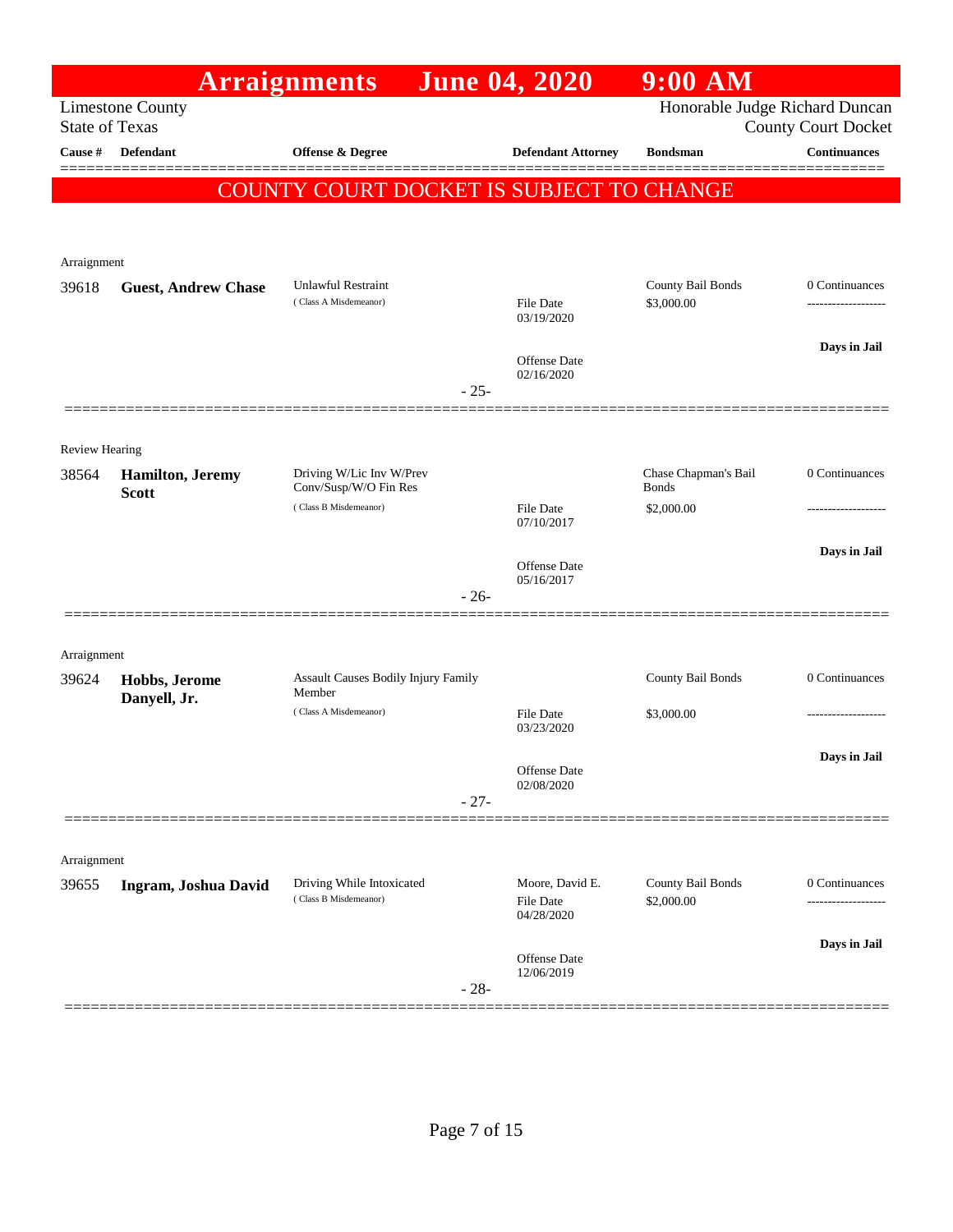|                       |                                           | <b>Arraignments</b>                                                           | <b>June 04, 2020</b>                | $9:00$ AM                               |                                     |
|-----------------------|-------------------------------------------|-------------------------------------------------------------------------------|-------------------------------------|-----------------------------------------|-------------------------------------|
| <b>State of Texas</b> | <b>Limestone County</b>                   |                                                                               |                                     | Honorable Judge Richard Duncan          | <b>County Court Docket</b>          |
| Cause #               | Defendant                                 | Offense & Degree                                                              | <b>Defendant Attorney</b>           | <b>Bondsman</b>                         | <b>Continuances</b>                 |
|                       |                                           | COUNTY COURT DOCKET IS SUBJECT TO CHANGE                                      |                                     |                                         |                                     |
|                       |                                           |                                                                               |                                     |                                         |                                     |
| <b>Status Hearing</b> |                                           |                                                                               |                                     |                                         |                                     |
| 39184                 | <b>Keaton, Wayne Abram</b>                | <b>Indecent Exposure</b><br>(Class B Misdemeanor)                             | Martin, Chris E.                    | Ace Bail Bonds - Crockett<br>\$5,000.00 | 0 Continuances<br>----------------- |
|                       |                                           |                                                                               | <b>File Date</b><br>12/28/2018      |                                         |                                     |
|                       |                                           |                                                                               | Offense Date                        |                                         | Days in Jail                        |
|                       |                                           | $-29-$                                                                        | 10/05/2018                          |                                         |                                     |
|                       |                                           |                                                                               |                                     |                                         |                                     |
| Arraignment           |                                           |                                                                               |                                     |                                         |                                     |
| 39660                 | <b>Kitchens, Taylor Blake</b>             | <b>Assault Causes Bodily Injury Family</b><br>Member<br>(Class A Misdemeanor) | Spivey, Shirley<br><b>File Date</b> | County Bail Bonds<br>\$3,000.00         | 0 Continuances                      |
|                       |                                           |                                                                               | 04/28/2020                          |                                         |                                     |
|                       |                                           |                                                                               | Offense Date                        |                                         | Days in Jail                        |
|                       |                                           | $-30-$                                                                        | 09/08/2018                          |                                         |                                     |
|                       |                                           |                                                                               |                                     |                                         |                                     |
| Arraignment<br>39592  | <b>Kroll, Larry Dwayne</b>                | Driving While Intoxicated Bac >=0.15                                          | Reed, Bobby                         | Reed, Bobby                             | 0 Continuances                      |
|                       |                                           | (Class A Misdemeanor)                                                         | <b>File Date</b><br>02/25/2020      | \$2,500.00                              |                                     |
|                       |                                           |                                                                               |                                     |                                         | Days in Jail                        |
|                       |                                           | $-31-$                                                                        | Offense Date<br>01/21/2020          |                                         |                                     |
|                       |                                           |                                                                               |                                     |                                         |                                     |
| Arraignment           |                                           |                                                                               |                                     |                                         |                                     |
| 39658                 | <b>Lenamond, Colton</b><br><b>Douglas</b> | Criminal Mischief >=\$100<\$750                                               |                                     | County Bail Bonds                       | 0 Continuances                      |
|                       |                                           | (Class B Misdemeanor)                                                         | <b>File Date</b><br>04/28/2020      | \$2,000.00                              |                                     |
|                       |                                           |                                                                               |                                     |                                         | Days in Jail                        |
|                       |                                           |                                                                               | Offense Date<br>09/24/2018          |                                         |                                     |
|                       |                                           | $-32-$                                                                        |                                     |                                         |                                     |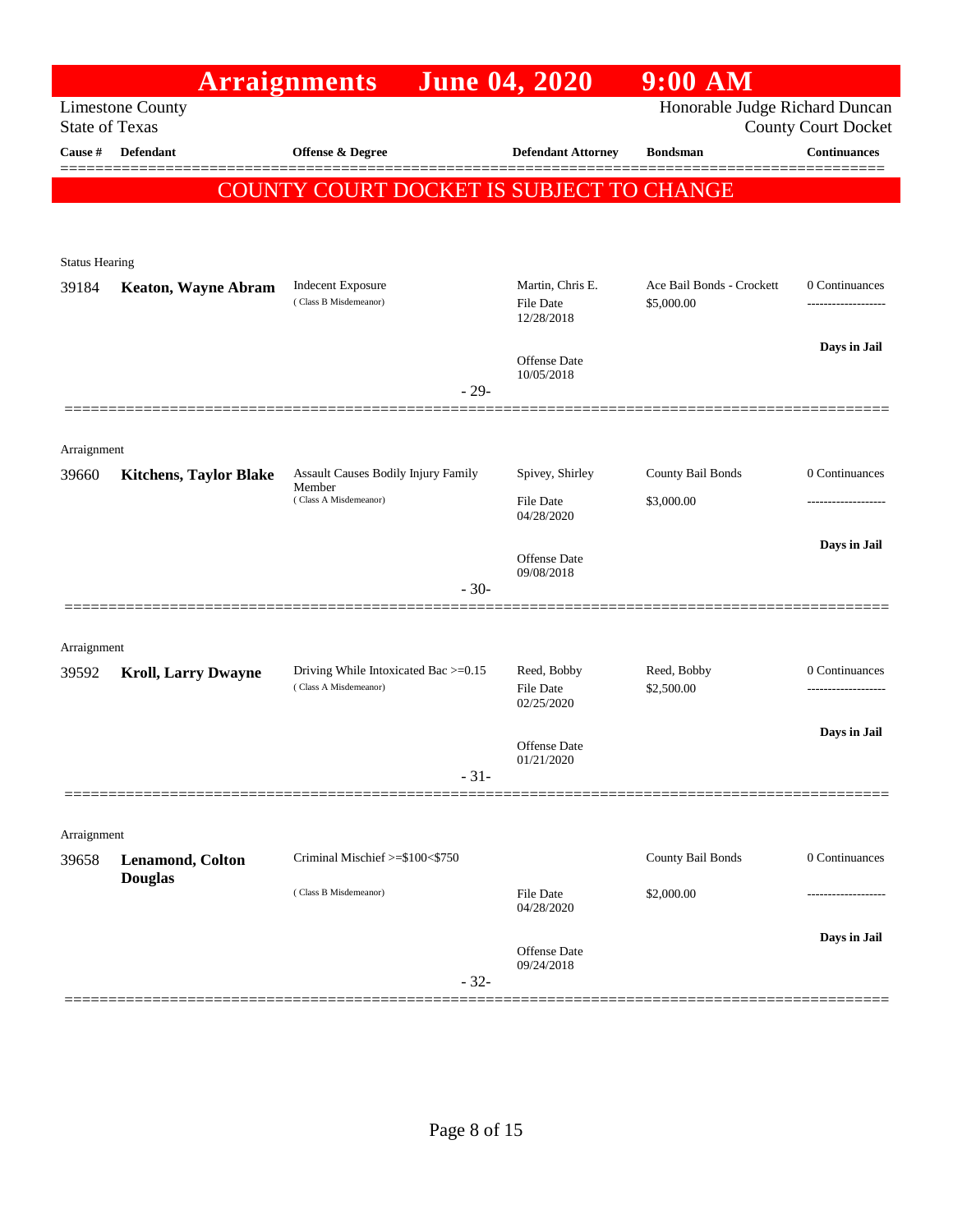|                       |                                       | <b>Arraignments</b>                                             | <b>June 04, 2020</b>                           | $9:00$ AM                       |                            |
|-----------------------|---------------------------------------|-----------------------------------------------------------------|------------------------------------------------|---------------------------------|----------------------------|
| <b>State of Texas</b> | <b>Limestone County</b>               |                                                                 |                                                | Honorable Judge Richard Duncan  | <b>County Court Docket</b> |
| Cause #               | <b>Defendant</b>                      | <b>Offense &amp; Degree</b>                                     | <b>Defendant Attorney</b>                      | <b>Bondsman</b>                 | Continuances               |
|                       |                                       | COUNTY COURT DOCKET IS SUBJECT TO CHANGE                        |                                                |                                 |                            |
|                       |                                       |                                                                 |                                                |                                 |                            |
| Arraignment           |                                       |                                                                 |                                                |                                 |                            |
| 39639                 | Lide, Thornton Kelly                  | Driving While Intoxicated<br>(Class B Misdemeanor)              |                                                | Freebird Bail Bonds             | 1 Continuances             |
|                       |                                       |                                                                 | <b>File Date</b><br>04/03/2020                 | \$2,000.00                      |                            |
|                       |                                       |                                                                 | Offense Date                                   |                                 | Days in Jail               |
|                       |                                       | $-33-$                                                          | 02/29/2020                                     |                                 |                            |
|                       |                                       |                                                                 |                                                |                                 |                            |
| Arraignment           |                                       |                                                                 |                                                |                                 |                            |
| 39630                 | Lloyd, Rickie Janelle                 | Terroristic Threat Of Family/Household<br>(Class A Misdemeanor) | Reed, Justin<br><b>File Date</b><br>03/31/2020 | County Bail Bonds<br>\$3,000.00 | 0 Continuances<br>.        |
|                       |                                       |                                                                 |                                                |                                 | Days in Jail               |
|                       |                                       |                                                                 | <b>Offense Date</b><br>02/24/2020              |                                 |                            |
|                       |                                       | $-34-$                                                          |                                                |                                 |                            |
| Arraignment           |                                       |                                                                 |                                                |                                 |                            |
| 39671                 | Love, Bobbi Angelique                 | Fraud Destroy Removal Concealment<br>Writing                    |                                                | Freebird Bail Bonds             | 0 Continuances             |
|                       |                                       | (Class A Misdemeanor)                                           | <b>File Date</b><br>05/13/2020                 | \$3,000.00                      |                            |
|                       |                                       |                                                                 |                                                |                                 | Days in Jail               |
|                       |                                       | $-35-$                                                          | Offense Date<br>10/18/2018                     |                                 |                            |
|                       |                                       |                                                                 |                                                |                                 |                            |
| Arraignment           |                                       |                                                                 |                                                |                                 |                            |
| 39652                 | Macejewski, Eduardo<br><b>Michael</b> | <b>Assault Causes Bodily Injury Family</b><br>Member            | Aguilar, Joseph                                | County Bail Bonds               | 0 Continuances             |
|                       |                                       | (Class A Misdemeanor)                                           | <b>File Date</b><br>04/15/2020                 | \$3,000.00                      | -----------------          |
|                       |                                       |                                                                 |                                                |                                 | Days in Jail               |
|                       |                                       |                                                                 | Offense Date<br>03/28/2020                     |                                 |                            |
|                       |                                       | $-36-$                                                          |                                                |                                 |                            |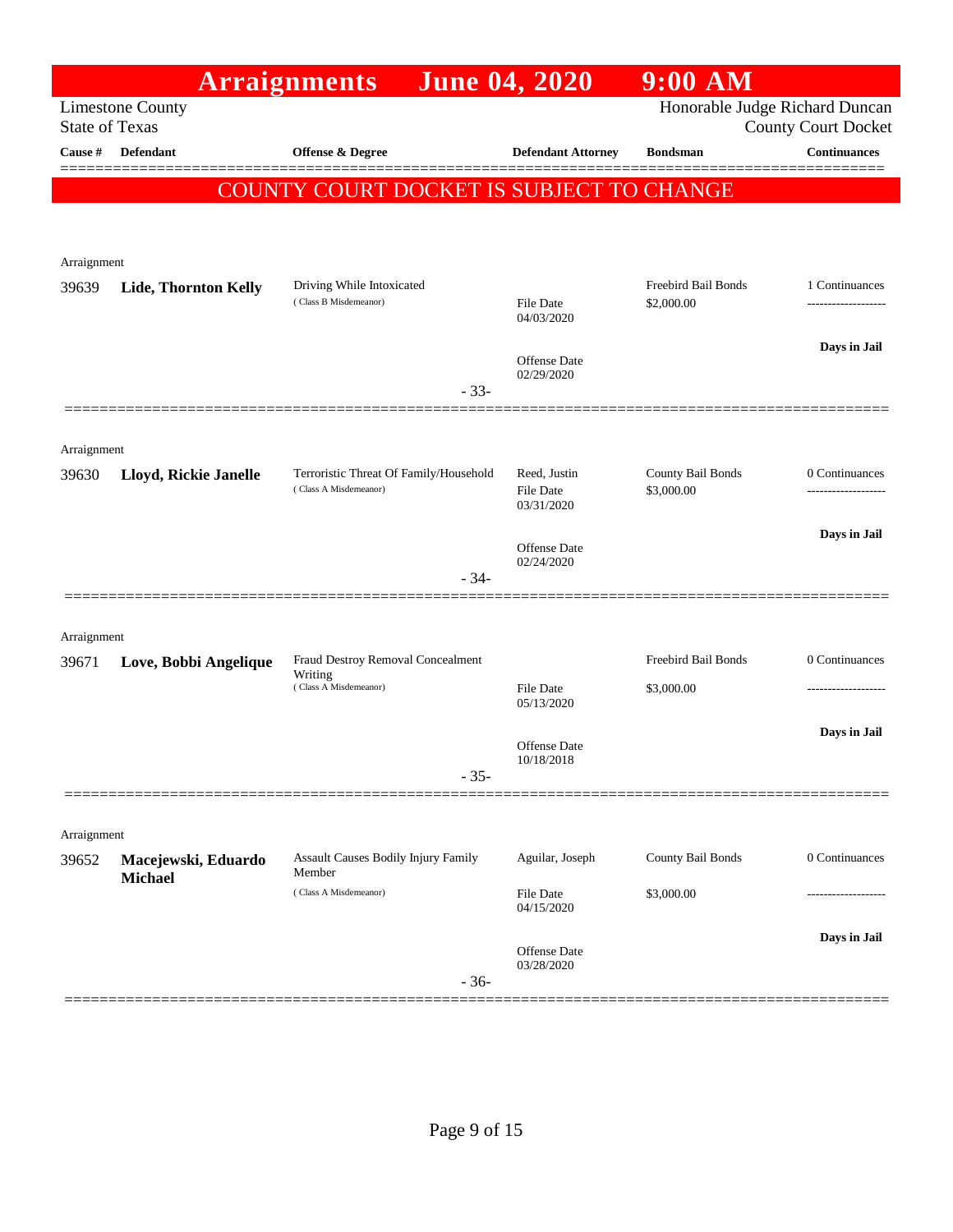|                       |                              | <b>Arraignments</b>                                      |        | <b>June 04, 2020</b>              | $9:00$ AM                       |                                      |
|-----------------------|------------------------------|----------------------------------------------------------|--------|-----------------------------------|---------------------------------|--------------------------------------|
| <b>State of Texas</b> | <b>Limestone County</b>      |                                                          |        |                                   | Honorable Judge Richard Duncan  | <b>County Court Docket</b>           |
| Cause #               | <b>Defendant</b>             | Offense & Degree                                         |        | <b>Defendant Attorney</b>         | <b>Bondsman</b>                 | Continuances                         |
|                       |                              | COUNTY COURT DOCKET IS SUBJECT TO CHANGE                 |        |                                   |                                 | ======                               |
|                       |                              |                                                          |        |                                   |                                 |                                      |
| Arraignment           |                              |                                                          |        |                                   |                                 |                                      |
| 39654                 | <b>Masters, William</b>      | Resist Arrest Search Or Transport                        |        |                                   | Freebird Bail Bonds             | 0 Continuances                       |
|                       | Heath                        | (Class A Misdemeanor)                                    |        | File Date<br>04/17/2020           | \$5,000.00                      |                                      |
|                       |                              |                                                          |        | <b>Offense Date</b><br>03/03/2020 |                                 | Days in Jail                         |
|                       |                              |                                                          | $-37-$ |                                   |                                 |                                      |
| Arraignment           |                              |                                                          |        |                                   |                                 |                                      |
| 39622                 | <b>McClatchy</b> , Ronald    | Criminal Mischief Impair/Interrupt Pub<br>Service        |        |                                   | Freebird Bail Bonds             | 0 Continuances                       |
|                       | <b>Max</b>                   | (Class A Misdemeanor)                                    |        | <b>File Date</b><br>03/23/2020    | \$3,000.00                      |                                      |
|                       |                              |                                                          |        | <b>Offense Date</b>               |                                 | Days in Jail                         |
|                       |                              |                                                          | $-38-$ | 02/03/2020                        |                                 |                                      |
|                       |                              |                                                          |        |                                   |                                 |                                      |
| Arraignment           |                              |                                                          |        |                                   |                                 |                                      |
| 39607                 | <b>McGinley, Ashli Ragen</b> | Criminal Mischief >=\$100<\$750<br>(Class B Misdemeanor) |        | File Date                         | County Bail Bonds<br>\$1,000.00 | 0 Continuances<br>------------------ |
|                       |                              |                                                          |        | 03/09/2020                        |                                 | Days in Jail                         |
|                       |                              |                                                          |        | Offense Date<br>02/11/2020        |                                 |                                      |
|                       |                              |                                                          | $-39-$ |                                   |                                 |                                      |
| Arraignment           |                              |                                                          |        |                                   |                                 |                                      |
| 39638                 | <b>Olivarez, Colby Lane</b>  | Driving W/Lic Inv W/Prev<br>Conv/Susp/W/O Fin Res        |        |                                   | County Bail Bonds               | 0 Continuances                       |
|                       |                              | (Class B Misdemeanor)                                    |        | File Date<br>04/03/2020           | \$1,000.00                      |                                      |
|                       |                              |                                                          |        | Offense Date                      |                                 | Days in Jail                         |
|                       |                              |                                                          | $-40-$ | 03/02/2020                        |                                 |                                      |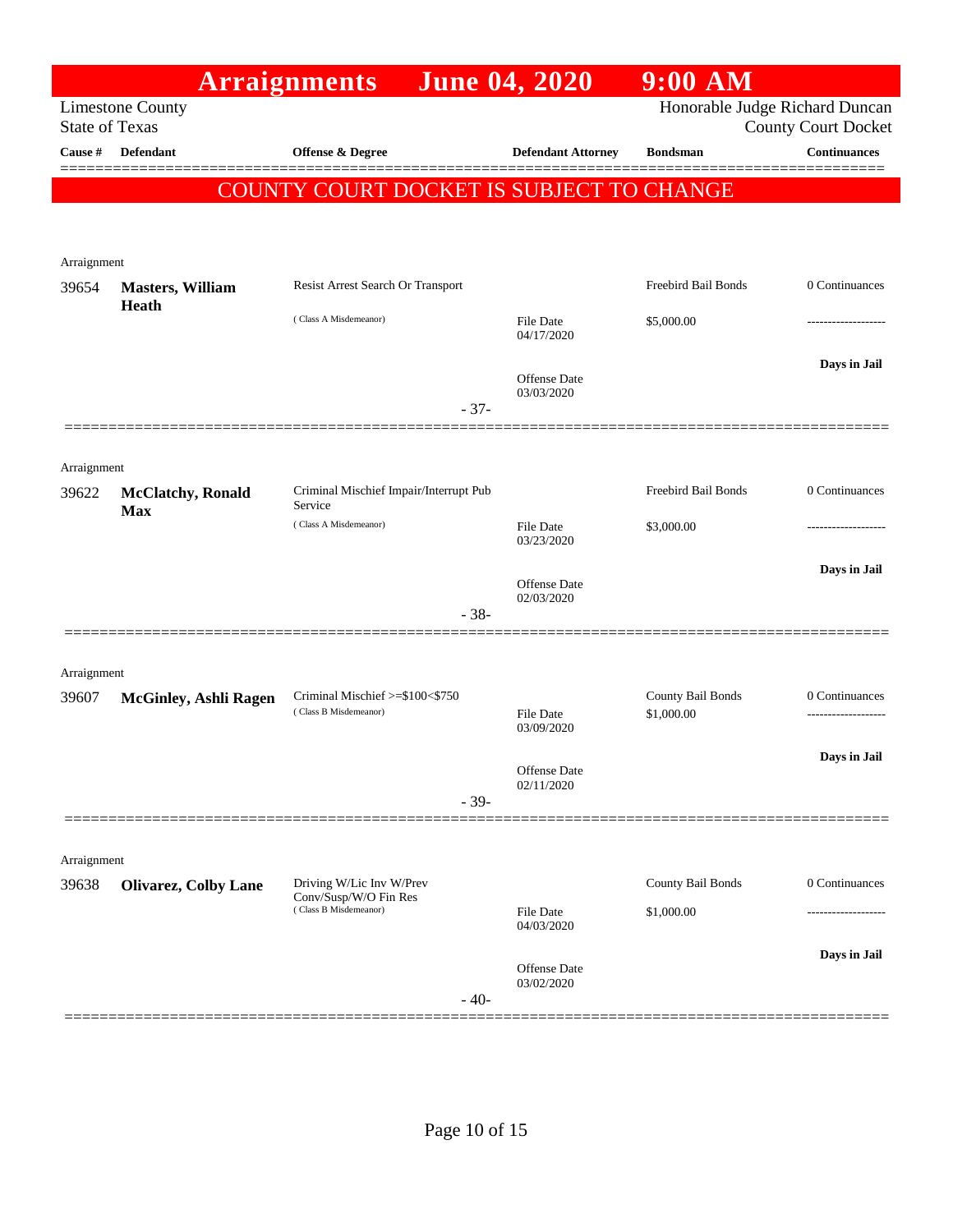|                       |                                    | <b>Arraignments</b>                                          | <b>June 04, 2020</b>           | $9:00$ AM                       |                            |
|-----------------------|------------------------------------|--------------------------------------------------------------|--------------------------------|---------------------------------|----------------------------|
| <b>State of Texas</b> | <b>Limestone County</b>            |                                                              |                                | Honorable Judge Richard Duncan  | <b>County Court Docket</b> |
| Cause #               | Defendant                          | <b>Offense &amp; Degree</b>                                  | <b>Defendant Attorney</b>      | <b>Bondsman</b>                 | <b>Continuances</b>        |
|                       |                                    |                                                              |                                |                                 | ======                     |
|                       |                                    | COUNTY COURT DOCKET IS SUBJECT TO CHANGE                     |                                |                                 |                            |
|                       |                                    |                                                              |                                |                                 |                            |
| Arraignment           |                                    |                                                              |                                |                                 |                            |
| 39666                 | Perrotti, Louis<br><b>Marshall</b> | Terroristic Threat Of Family/Household                       |                                | Personal Bond                   | 0 Continuances             |
|                       |                                    | (Class A Misdemeanor)                                        | File Date<br>05/04/2020        | \$5,000.00                      |                            |
|                       |                                    |                                                              | Offense Date                   |                                 | Days in Jail               |
|                       |                                    | $-41-$                                                       | 04/02/2020                     |                                 |                            |
|                       |                                    |                                                              |                                |                                 |                            |
| Arraignment           |                                    |                                                              |                                |                                 |                            |
| 39598                 | <b>Powell, Amber Nicole</b>        | Assault Causes Bodily Injury Family                          |                                | County Bail Bonds               | 0 Continuances             |
|                       |                                    | Member<br>(Class A Misdemeanor)                              | <b>File Date</b>               | \$3,000.00                      |                            |
|                       |                                    |                                                              | 02/26/2020                     |                                 |                            |
|                       |                                    |                                                              | Offense Date                   |                                 | Days in Jail               |
|                       |                                    | $-42-$                                                       | 01/15/2020                     |                                 |                            |
|                       |                                    |                                                              |                                |                                 |                            |
| Arraignment           |                                    |                                                              |                                |                                 |                            |
| 39599                 | <b>Powell, Amber Nicole</b>        | Interfer W/Emergency Req For<br>Assistance                   |                                | County Bail Bonds               | 0 Continuances             |
|                       |                                    | (Class A Misdemeanor)                                        | <b>File Date</b><br>02/26/2020 | \$3,000.00                      | .                          |
|                       |                                    |                                                              |                                |                                 | Days in Jail               |
|                       |                                    |                                                              | Offense Date<br>01/15/2020     |                                 |                            |
|                       |                                    | $-43-$                                                       |                                |                                 |                            |
|                       |                                    |                                                              |                                |                                 |                            |
| Arraignment           |                                    |                                                              |                                |                                 |                            |
| 39476                 | Ramirez, Ricky                     | Duty On Striking Unattended Vehicle<br>(Class B Misdemeanor) | File Date                      | County Bail Bonds<br>\$2,000.00 | 0 Continuances             |
|                       |                                    |                                                              | 10/01/2019                     |                                 |                            |
|                       |                                    |                                                              | Offense Date                   |                                 | Days in Jail               |
|                       |                                    | $-44-$                                                       | 11/08/2018                     |                                 |                            |
|                       |                                    |                                                              |                                |                                 |                            |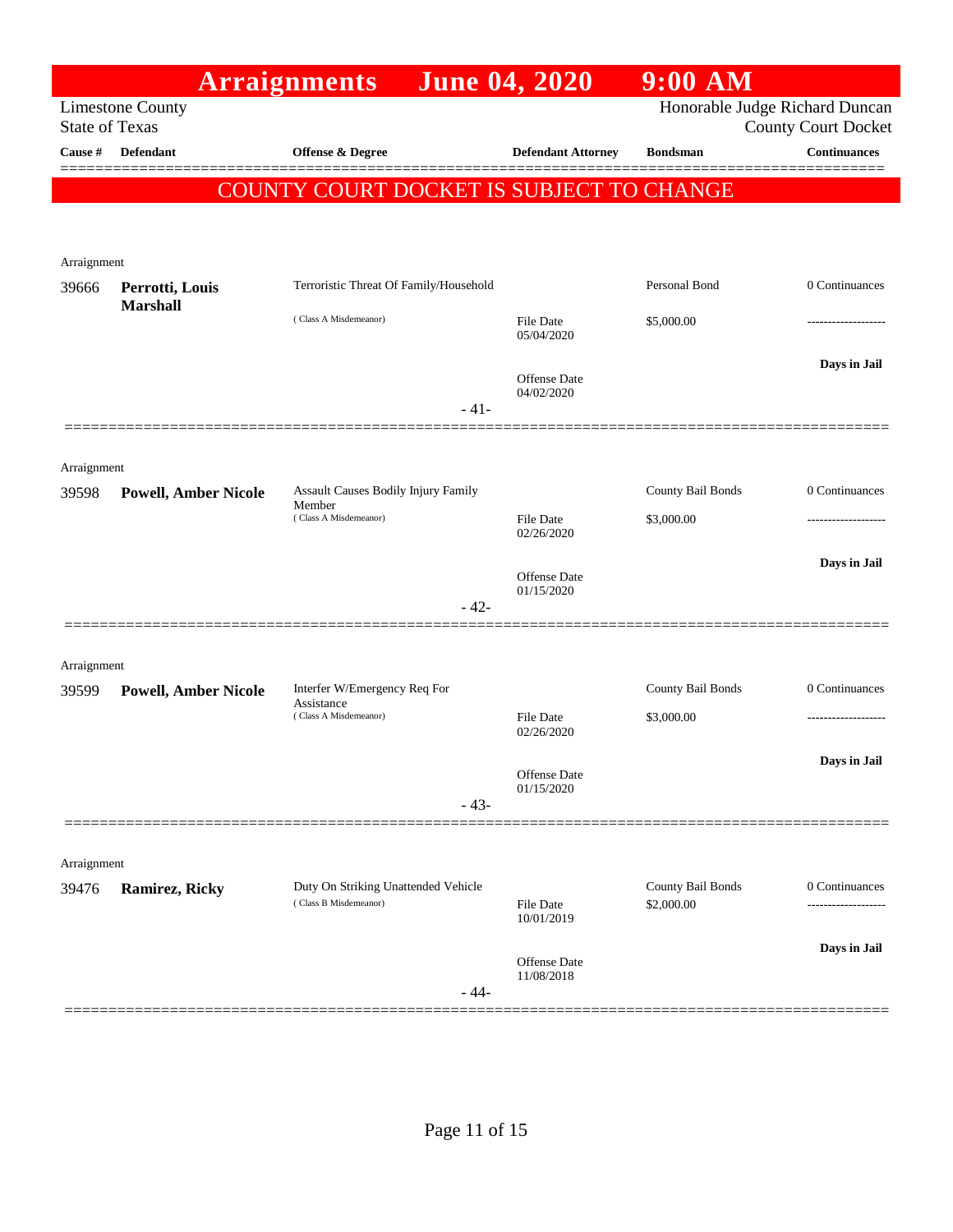|                       |                                         | <b>Arraignments</b>                            | <b>June 04, 2020</b>              | $9:00$ AM                      |                            |
|-----------------------|-----------------------------------------|------------------------------------------------|-----------------------------------|--------------------------------|----------------------------|
| <b>State of Texas</b> | <b>Limestone County</b>                 |                                                |                                   | Honorable Judge Richard Duncan | <b>County Court Docket</b> |
| Cause #               | <b>Defendant</b>                        | <b>Offense &amp; Degree</b>                    | <b>Defendant Attorney</b>         | <b>Bondsman</b>                | Continuances               |
|                       |                                         | COUNTY COURT DOCKET IS SUBJECT TO CHANGE       |                                   |                                |                            |
|                       |                                         |                                                |                                   |                                |                            |
|                       |                                         |                                                |                                   |                                |                            |
| Arraignment<br>39674  | Ray-Duran, Humberto                     | Driving W/Lic Inv W/Prev                       |                                   | County Bail Bonds              | 0 Continuances             |
|                       |                                         | Conv/Susp/W/O Fin Res<br>(Class B Misdemeanor) | File Date                         | \$1,000.00                     |                            |
|                       |                                         |                                                | 05/18/2020                        |                                |                            |
|                       |                                         |                                                | <b>Offense Date</b>               |                                | Days in Jail               |
|                       |                                         | $-45-$                                         | 03/01/2020                        |                                |                            |
|                       |                                         |                                                |                                   |                                |                            |
| Arraignment           |                                         |                                                |                                   |                                |                            |
| 39595                 | <b>Recer, Matthew</b><br><b>Preston</b> | Theft Prop >=\$750<\$2,500                     |                                   | Freebird Bail Bonds            | 0 Continuances             |
|                       |                                         | (Class A Misdemeanor)                          | File Date<br>02/25/2020           | \$2,500.00                     | .                          |
|                       |                                         |                                                |                                   |                                | Days in Jail               |
|                       |                                         |                                                | <b>Offense Date</b><br>01/20/2020 |                                |                            |
|                       |                                         | $-46-$                                         |                                   |                                |                            |
|                       |                                         |                                                |                                   |                                |                            |
| Arraignment           |                                         | Assault Causes Bodily Injury Family            | Reed, Justin                      | Reed, Justin                   | 0 Continuances             |
| 39653                 | Richardson, Sarah<br><b>Nicole</b>      | Member                                         |                                   |                                |                            |
|                       |                                         | (Class A Misdemeanor)                          | File Date<br>04/15/2020           | \$3,000.00                     |                            |
|                       |                                         |                                                | Offense Date                      |                                | Days in Jail               |
|                       |                                         | $-47-$                                         | 03/23/2020                        |                                |                            |
|                       |                                         |                                                |                                   |                                |                            |
| Arraignment           |                                         |                                                |                                   |                                |                            |
| 39665                 | Samford, Travis                         | Driving While Intoxicated Bac >=0.15           |                                   | County Bail Bonds              | 0 Continuances             |
|                       | <b>Jeffery</b>                          | (Class A Misdemeanor)                          | <b>File Date</b>                  | \$2,000.00                     |                            |
|                       |                                         |                                                | 05/04/2020                        |                                |                            |
|                       |                                         |                                                | <b>Offense Date</b>               |                                | Days in Jail               |
|                       |                                         | $-48-$                                         | 04/11/2020                        |                                |                            |
|                       |                                         |                                                |                                   |                                |                            |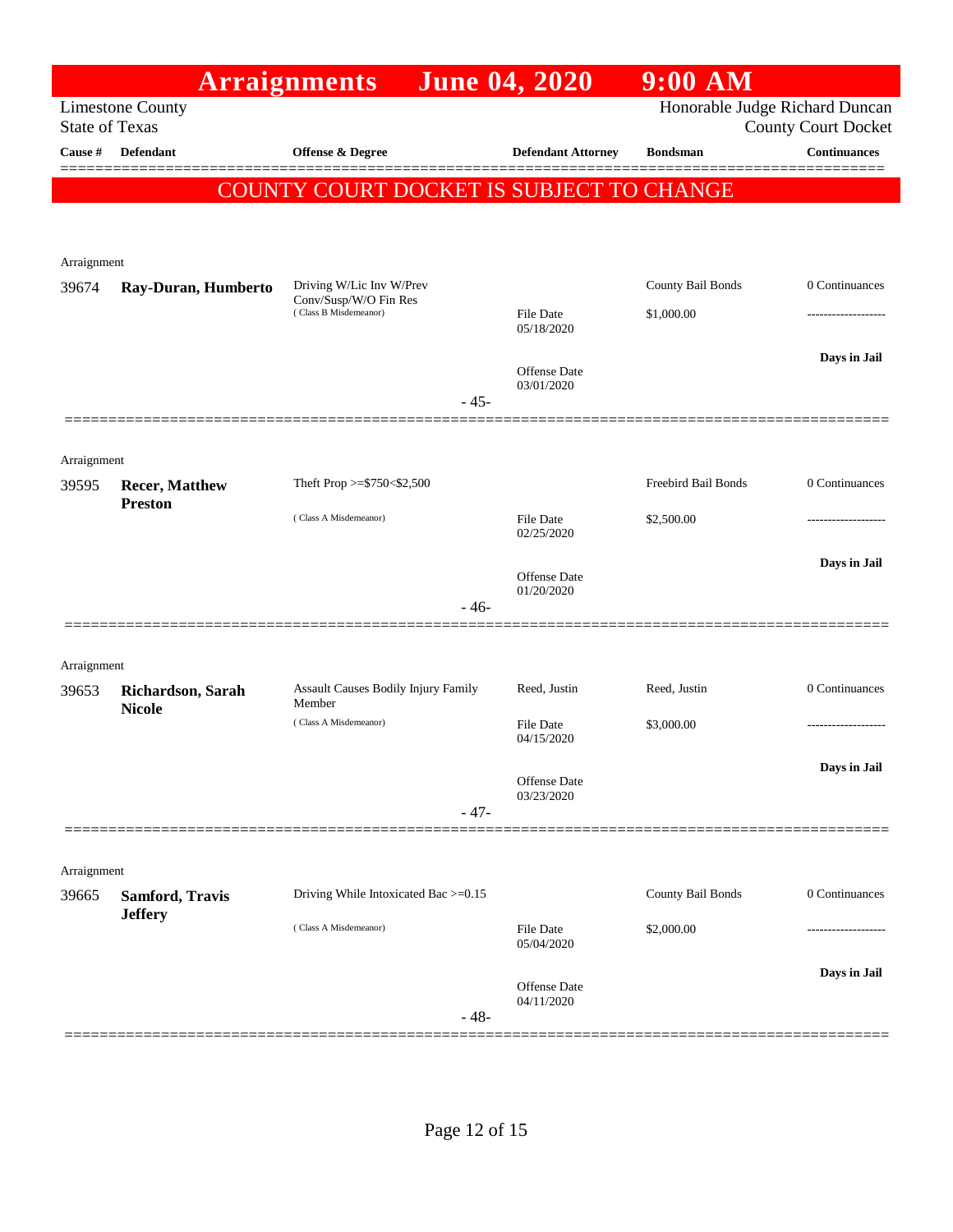|                                                                                                                  |                                       | <b>Arraignments</b>                                                       | <b>June 04, 2020</b>              | $9:00$ AM                 |                |
|------------------------------------------------------------------------------------------------------------------|---------------------------------------|---------------------------------------------------------------------------|-----------------------------------|---------------------------|----------------|
| Honorable Judge Richard Duncan<br><b>Limestone County</b><br><b>State of Texas</b><br><b>County Court Docket</b> |                                       |                                                                           |                                   |                           |                |
| Cause #                                                                                                          | <b>Defendant</b>                      | <b>Offense &amp; Degree</b>                                               | <b>Defendant Attorney</b>         | <b>Bondsman</b>           | Continuances   |
|                                                                                                                  |                                       | COUNTY COURT DOCKET IS SUBJECT TO CHANGE                                  |                                   |                           |                |
| Arraignment                                                                                                      |                                       |                                                                           |                                   |                           |                |
| 39646                                                                                                            | <b>Shaver, Lacie Marie</b>            | Assault Causes Bodily Injury Family                                       |                                   | County Bail Bonds         | 0 Continuances |
|                                                                                                                  |                                       | Member<br>(Class A Misdemeanor)                                           | File Date<br>04/09/2020           | \$5,000.00                |                |
|                                                                                                                  |                                       |                                                                           | <b>Offense Date</b><br>02/20/2020 |                           | Days in Jail   |
|                                                                                                                  |                                       | $-49-$                                                                    |                                   |                           |                |
| Arraignment                                                                                                      |                                       |                                                                           |                                   |                           |                |
| 39619                                                                                                            | Swinburn, Alanna<br><b>Michelle</b>   | Sale To Minors - Alcohol                                                  |                                   | Ace Bail Bonds - Crockett | 0 Continuances |
|                                                                                                                  |                                       | (Class A Misdemeanor)                                                     | <b>File Date</b><br>03/19/2020    | \$1,000.00                | .              |
|                                                                                                                  |                                       |                                                                           | <b>Offense Date</b><br>07/27/2019 |                           | Days in Jail   |
|                                                                                                                  |                                       | $-50-$                                                                    |                                   |                           |                |
| Arraignment                                                                                                      |                                       |                                                                           |                                   |                           |                |
| 39675                                                                                                            | Torango, Christopher<br><b>Nathan</b> | Boating While Intoxicated                                                 |                                   | County Bail Bonds         | 0 Continuances |
|                                                                                                                  |                                       | (Class B Misdemeanor)                                                     | File Date<br>05/19/2020           | \$2,500.00                |                |
|                                                                                                                  |                                       |                                                                           | Offense Date<br>04/17/2020        |                           | Days in Jail   |
|                                                                                                                  |                                       | $-51-$                                                                    |                                   |                           |                |
|                                                                                                                  |                                       |                                                                           |                                   |                           |                |
| Arraignment<br>39657                                                                                             | <b>Turner, Andre Wayne</b>            | Driving While Intoxicated/Open Alch<br>Container<br>(Class B Misdemeanor) |                                   | County Bail Bonds         | 0 Continuances |
|                                                                                                                  |                                       |                                                                           | File Date<br>04/28/2020           | \$2,000.00                |                |
|                                                                                                                  |                                       | $-52-$                                                                    | Offense Date<br>04/04/2020        |                           | Days in Jail   |
|                                                                                                                  |                                       |                                                                           |                                   |                           |                |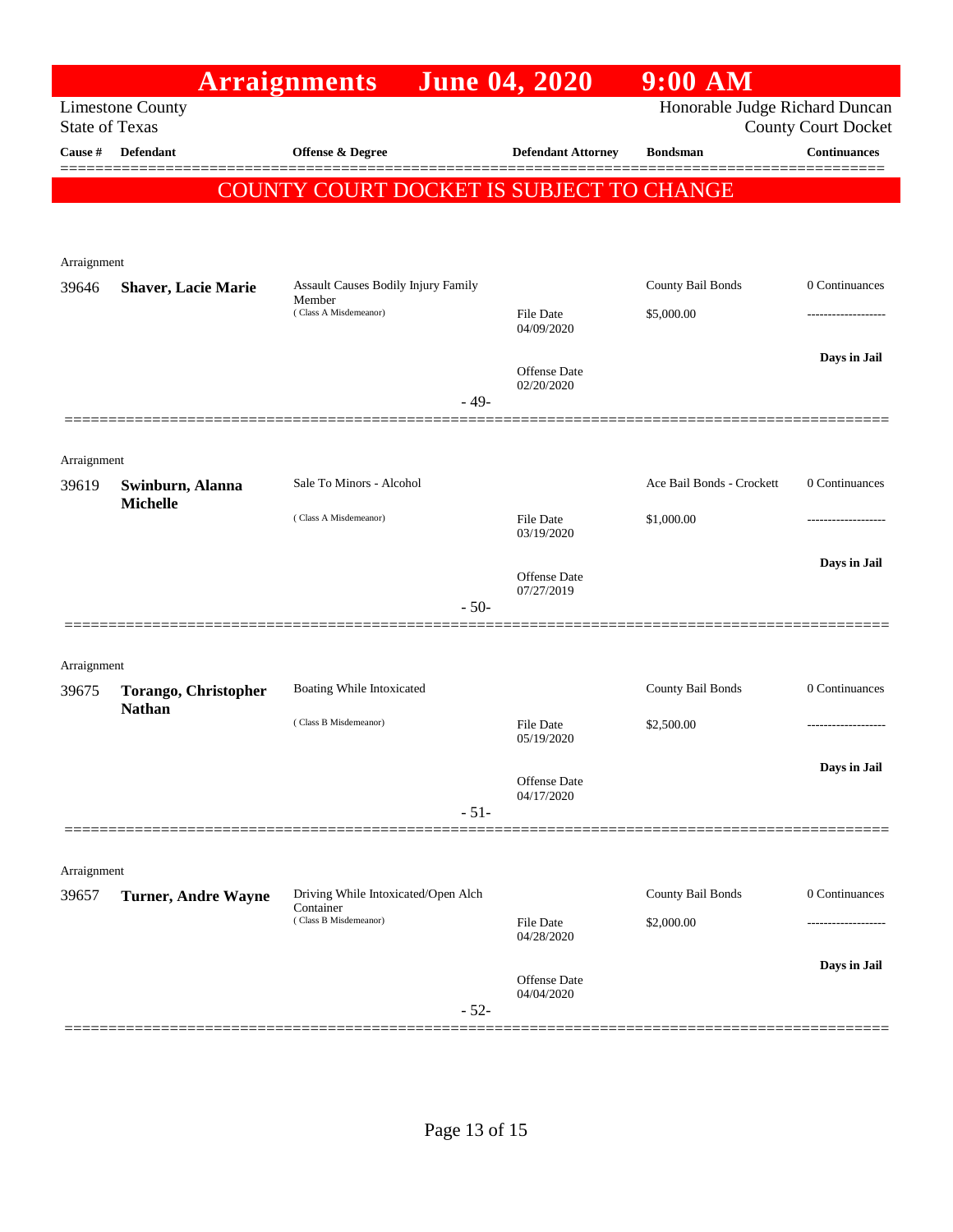|                                                                                    |                            | <b>Arraignments</b>                                 | <b>June 04, 2020</b>              | $9:00$ AM                         |                            |
|------------------------------------------------------------------------------------|----------------------------|-----------------------------------------------------|-----------------------------------|-----------------------------------|----------------------------|
| Honorable Judge Richard Duncan<br><b>Limestone County</b><br><b>State of Texas</b> |                            |                                                     |                                   |                                   | <b>County Court Docket</b> |
| Cause #                                                                            | <b>Defendant</b>           | <b>Offense &amp; Degree</b>                         | <b>Defendant Attorney</b>         | <b>Bondsman</b>                   | <b>Continuances</b>        |
|                                                                                    |                            | COUNTY COURT DOCKET IS SUBJECT TO CHANGE            |                                   |                                   |                            |
|                                                                                    |                            |                                                     |                                   |                                   |                            |
| Arraignment                                                                        |                            |                                                     |                                   |                                   |                            |
| 39633                                                                              | <b>Vinson, David</b>       | Assault Cause Bodily Inj.                           | Tate, Greg                        | Personal Bond                     | 0 Continuances             |
|                                                                                    | Reynaldo                   | (Class A Misdemeanor)                               | <b>File Date</b><br>03/31/2020    | \$1,000.00                        | ----------------           |
|                                                                                    |                            | $-53-$                                              | <b>Offense Date</b><br>02/14/2020 |                                   | Days in Jail               |
|                                                                                    |                            |                                                     |                                   |                                   |                            |
| Arraignment                                                                        |                            |                                                     |                                   |                                   |                            |
| 39634                                                                              | <b>Vinson</b> , David      | Terroristic Threat Against Public                   | Tate, Greg                        | Personal Bond                     | 0 Continuances             |
|                                                                                    | Reynaldo                   | Servant<br>(Class A Misdemeanor)                    | <b>File Date</b><br>03/31/2020    | \$1,000.00                        | ---------------            |
|                                                                                    |                            |                                                     |                                   |                                   | Days in Jail               |
|                                                                                    |                            | $-54-$                                              | Offense Date<br>02/14/2020        |                                   |                            |
|                                                                                    |                            |                                                     |                                   |                                   |                            |
| Arraignment                                                                        |                            |                                                     |                                   |                                   |                            |
| 39676                                                                              | <b>Warren, David Lee</b>   | Assault Cause Bodily Inj.<br>(Class A Misdemeanor)  | File Date                         | Freebird Bail Bonds<br>\$2,000.00 | 0 Continuances             |
|                                                                                    |                            |                                                     | 05/19/2020                        |                                   |                            |
|                                                                                    |                            |                                                     | Offense Date                      |                                   | Days in Jail               |
|                                                                                    |                            | $-55-$                                              | 03/04/2020                        |                                   |                            |
|                                                                                    |                            |                                                     |                                   |                                   |                            |
| Arraignment                                                                        |                            |                                                     |                                   |                                   |                            |
| 39593                                                                              | <b>Washington, Renzell</b> | Theft Prop $>=\$100<\$750$<br>(Class B Misdemeanor) | <b>File Date</b><br>02/25/2020    | Freebird Bail Bonds<br>\$1,000.00 | 0 Continuances             |
|                                                                                    |                            |                                                     | Offense Date                      |                                   | Days in Jail               |
|                                                                                    |                            | $-56-$                                              | 08/17/2019                        |                                   |                            |